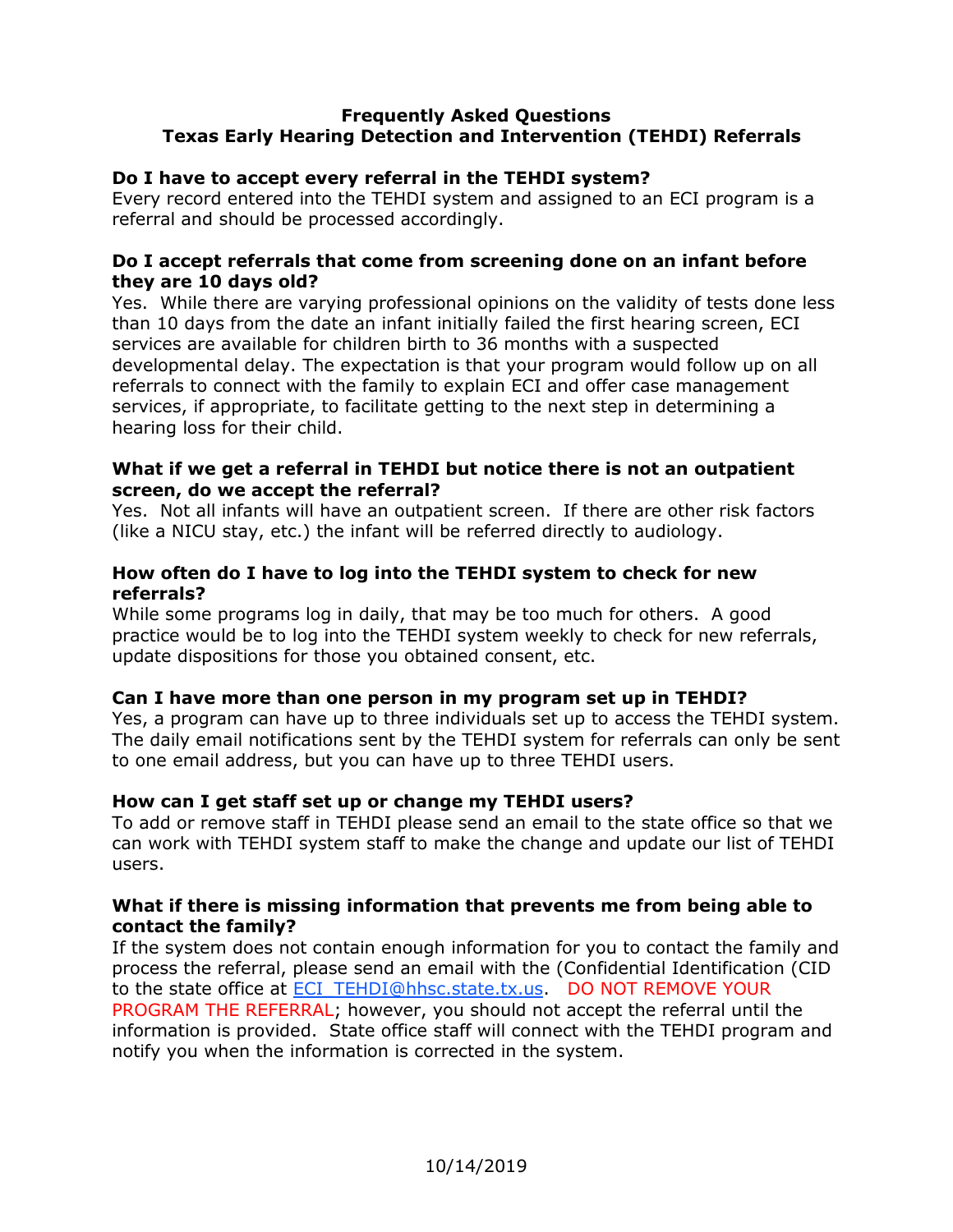### **What if the child's name does not match what we have or what the family gives us?**

Sometimes the child's name may not be accurate in the TEHDI system, but you are still able to connect with the family. You will need to use the correct name when entering in TKIDS, but before updating TEHDI please send a notice to the state office at **ECI\_TEHDI@hhsc.state.tx.us** with the CID number and the correct name in an encrypted email so we can have TEHDI updated before you enter the disposition.

# **Do I need to get parental consent signed before updating TEHDI?**

You must get a consent form signed before you enter the disposition in the TEHDI system. The only exception is if you are not able to contact the family at all. In those cases, and only in those cases, you can update the disposition with unable to contact even though you do not have signed consent.

#### **Can I use Docu-Sign for the consent forms?**

If your program uses docu-sign for other forms and consents you can also use it for the TEHDI consent. The key is that you must have parental consent before updating the TEHDI system with any disposition other than "could not contact"

#### **What do I do if I get the referral from another source like the Pediatrician or the parent first?**

If you get a referral in TEHDI and from another source for the same child, you would handle the referral as you normally would, using the date of the first referral received, making sure to get the parent to sign the TEHDI consent and updating that system with the appropriate disposition. Remember that the 45 days begins when the referral is first received (regardless of the source).

#### **Why do I have to update TEHDI when I keep the data in TKIDS current?**

TEHDI is used by the Department of State Health Services (DSHS) Newborn Screening program for data and record keeping. DSHS staff do not have access to TKIDS. This information is used to compile their annual report, required by the Center for Disease Control (CDC) - so it is important to keep TEHDI data updated and accurate. It is important that you update the information for all referrals in the TEHDI system, as appropriate.

# **What about those children who are older than 3 in the TEHDI system now?**

The TEHDI system is currently working on some archiving features that may move these, so they are not viewed on your daily screen; however, for the immediate time please do not remove or edit these referrals. You can sort the referrals in the TEHDI system by date of birth so that these move- down to the end of the list – but please DO NOT REMOVE THEM.

#### **What if we get a referral in TEHDI for a family who is not in our service area or has moved to an address in the service area for another program?**

You should complete the steps for transferring a referral to another ECI program. Make sure you contact the ECI program you are referring to, so they can be aware of the transfer since the TEHDI system will not automatically generate an email. To help with this we have attached a contact list for those who work in the TEHDI for each ECI program.